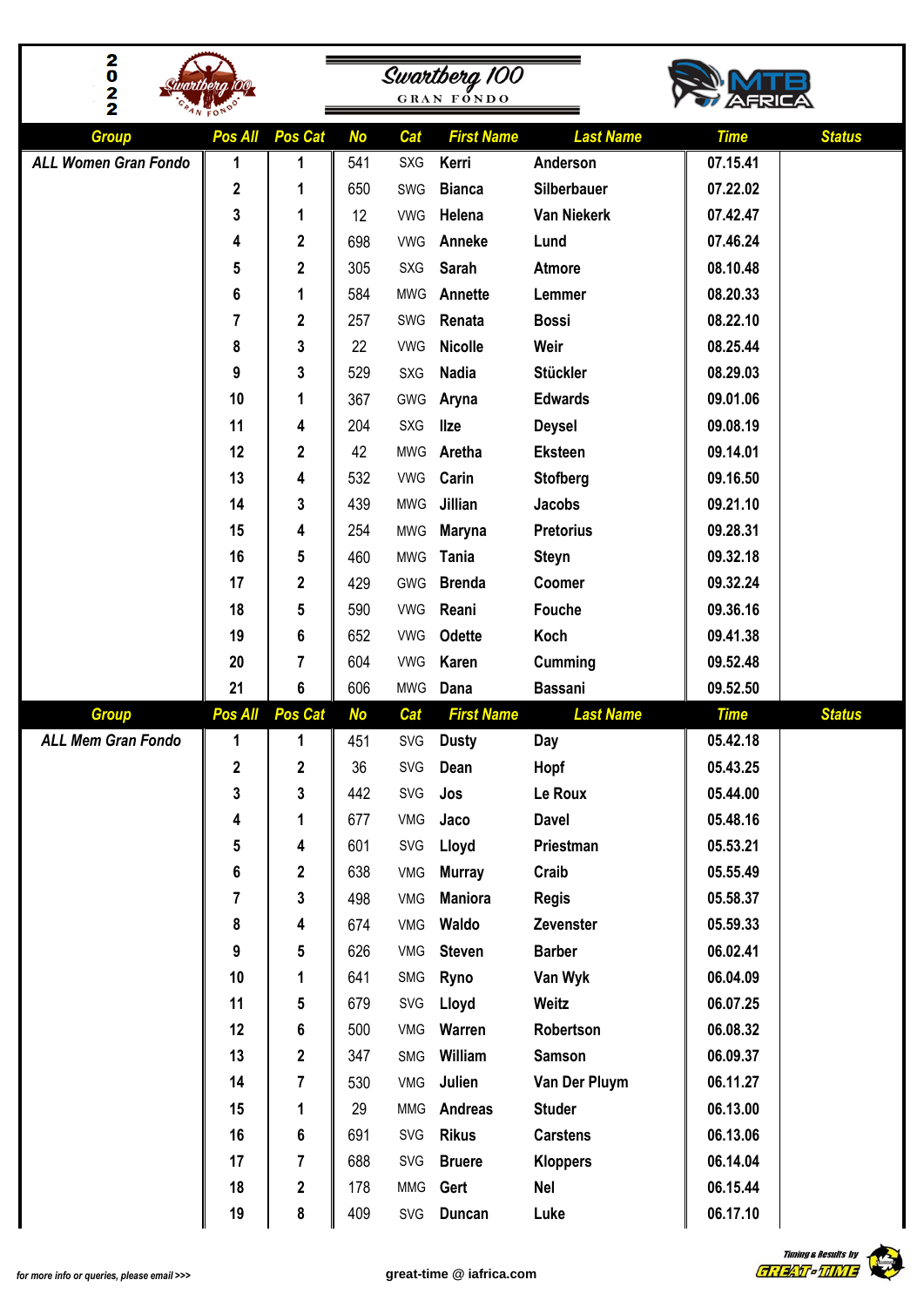| 2<br>0<br>$\frac{2}{2}$   |         |         |           | Swartberg 100<br><b>GRAN FONDO</b> |                   |                     |                              |  |
|---------------------------|---------|---------|-----------|------------------------------------|-------------------|---------------------|------------------------------|--|
| <b>Group</b>              | Pos All | Pos Cat | <b>No</b> | Cat                                | <b>First Name</b> | <b>Last Name</b>    | <b>Time</b><br><b>Status</b> |  |
|                           | 20      | 9       | 662       | SVG                                | Gadi              | <b>Chait</b>        | 06.18.41                     |  |
|                           | 21      | 8       | 574       | VMG                                | <b>Nic</b>        | White               | 06.19.22                     |  |
| <b>ALL Mem Gran Fondo</b> | 22      | 3       | 642       | <b>MMG</b>                         | <b>Steven</b>     | <b>Hayes</b>        | 06.19.34                     |  |
|                           | 23      | 10      | 349       | SVG                                | <b>Carl David</b> | Jones               | 06.19.41                     |  |
|                           | 24      | 4       | 680       | <b>MMG</b>                         | Jeandre           | Van Schalkwyk       | 06.19.43                     |  |
|                           | 25      | 11      | 360       | SVG                                | Jonathan          | Colledge            | 06.20.51                     |  |
|                           | 26      | 9       | 692       | VMG                                | <b>Mark</b>       | <b>Nel</b>          | 06.21.21                     |  |
|                           | 27      | 12      | 535       | SVG                                | <b>Matt</b>       | <b>Beckett</b>      | 06.25.01                     |  |
|                           | 28      | 13      | 475       | SVG                                | <b>Tyler</b>      | Day                 | 06.25.02                     |  |
|                           | 29      | 14      | 570       | SVG                                | Oliver            | <b>Munnik</b>       | 06.26.18                     |  |
|                           | 30      | 5       | 104       | <b>MMG</b>                         | <b>Chris</b>      | Van Rooyen          | 06.27.38                     |  |
|                           | 31      | 6       | 192       | <b>MMG</b>                         | Dawid             | De Bruin            | 06.30.36                     |  |
|                           | 32      | 15      | 126       | SVG                                | Enzo              | Grande              | 06.30.49                     |  |
|                           | 33      | 16      | 629       | SVG                                | Jono              | <b>Botha</b>        | 06.31.03                     |  |
|                           | 34      | 10      | 418       | VMG                                | Darryn            | Ridgway             | 06.31.04                     |  |
|                           | 35      | 17      | 628       | SVG                                | Johann            | <b>Kruger</b>       | 06.31.49                     |  |
|                           | 36      | 18      | 436       | SVG                                | <b>Massimo</b>    | Guglielmi           | 06.32.21                     |  |
|                           | 37      | 11      | 525       | VMG                                | <b>Thys</b>       | Oosthuizen          | 06.34.10                     |  |
|                           | 38      | 19      | 441       | SVG                                | Carlu             | Pienaar             | 06.34.11                     |  |
|                           | 39      | 1       | 111       | <b>GMG</b>                         | Vaughan           | <b>Ulyate</b>       | 06.35.39                     |  |
|                           | 40      | 12      | 128       | VMG                                | <b>Theo</b>       | Jordaan             | 06.38.41                     |  |
|                           | 41      | 13      | 340       | VMG                                | Jc                | Jooste              | 06.38.54                     |  |
|                           | 42      | 14      | 153       | VMG                                | Jeremy            | Crowder             | 06.38.59                     |  |
|                           | 43      | 20      | 527       | SVG                                | Coenraad          | <b>Maas</b>         | 06.39.55                     |  |
|                           | 44      | 15      | 670       | VMG                                | <b>Mark</b>       | <b>Pretorius</b>    | 06.40.26                     |  |
|                           | 45      | 3       | 274       | SMG                                | Luca              | <b>Stermin</b>      | 06.41.09                     |  |
|                           | 46      | 7       | 359       | <b>MMG</b>                         | Riccardo          | <b>Stermin</b>      | 06.41.11                     |  |
|                           | 47      | 21      | 653       | SVG                                | <b>Francois</b>   | <b>Theron</b>       | 06.42.10                     |  |
|                           | 48      | 4       | 509       | SMG                                | <b>Marne</b>      | <b>Botha</b>        | 06.44.48                     |  |
|                           | 49      | 5       | 552       | SMG                                | Henry             | <b>Muller</b>       | 06.44.49                     |  |
|                           | 50      | 16      | 558       | VMG                                | Robin             | <b>Trevor-Goode</b> | 06.44.49                     |  |
|                           | 51      | 17      | 266       | VMG                                | Harold            | <b>Myburgh</b>      | 06.45.33                     |  |
|                           | 52      | 18      | 44        | VMG                                | Pieter            | Van Heerden         | 06.45.34                     |  |
|                           | 53      | 19      | 639       | VMG                                | Johan             | <b>Du Plessis</b>   | 06.46.14                     |  |
|                           | 54      | 22      | 37        | SVG                                | <b>Marthinus</b>  | <b>Kruger</b>       | 06.46.32                     |  |
|                           | 55      | 23      | 331       | SVG                                | <b>Nicholas</b>   | Allen               | 06.46.33                     |  |
|                           | 56      | 24      | 687       | SVG                                | <b>Michael</b>    | Pruett              | 06.46.34                     |  |
|                           | 57      | 8       | 700       | <b>MMG</b>                         | Grant             | Van Der Wal         | 06.52.26                     |  |
|                           | 58      | 20      | 615       | VMG                                | <b>Eugene</b>     | Van Rooyen          | 06.53.02                     |  |
|                           | 59      | 21      | 407       | VMG                                | <b>David</b>      | Leiman              | 06.57.05                     |  |
|                           | 60      | 25      | 689       | SVG                                | <b>Bruce</b>      | Campbell            | 07.00.14                     |  |

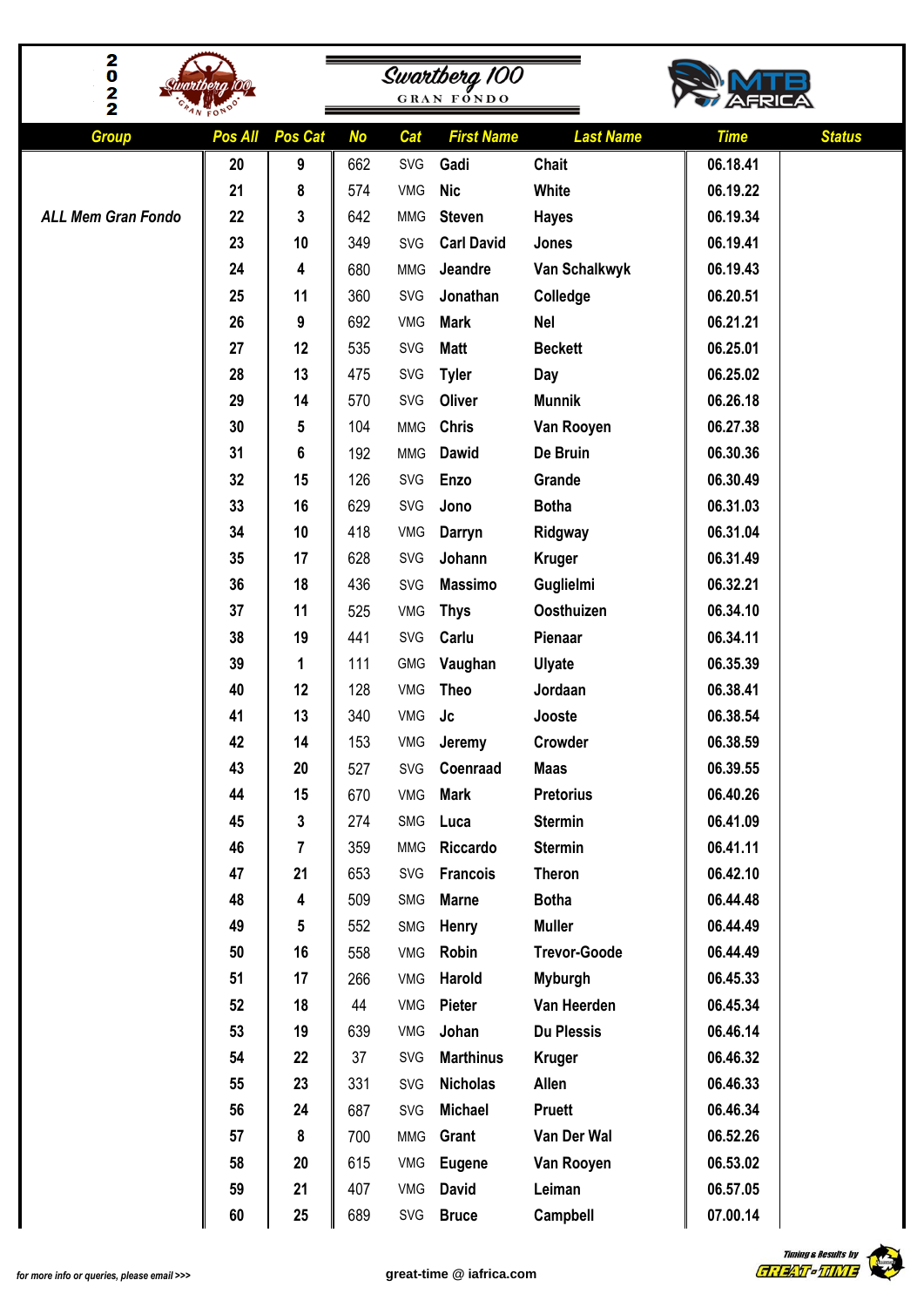| 2<br>0                    |          |             |            |                          |                                    |                               |                              |
|---------------------------|----------|-------------|------------|--------------------------|------------------------------------|-------------------------------|------------------------------|
| 2                         |          |             |            |                          | Swartberg 100<br><b>GRAN FONDO</b> |                               |                              |
| 2                         |          |             |            |                          |                                    |                               |                              |
| <b>Group</b>              | Pos All  | Pos Cat     | <b>No</b>  | Cat                      | <b>First Name</b>                  | <b>Last Name</b>              | <b>Status</b><br><b>Time</b> |
|                           | 61       | 22          | 180        | VMG                      | <b>Rudolf</b>                      | Janse Van Rensburg            | 07.00.54                     |
|                           | 62       | 9           | 614        | <b>MMG</b>               | Pieter                             | <b>Theron</b>                 | 07.04.37                     |
|                           | 63       | 10          | 371        | <b>MMG</b>               | <b>Chris</b>                       | <b>Herbst</b>                 | 07.05.15                     |
| <b>ALL Mem Gran Fondo</b> | 64       | 26          | 304        | SVG                      | Raoul                              | Goetze                        | 07.05.51                     |
|                           | 65       | 27          | 690        | SVG                      | Andri                              | Joubert                       | 07.05.51                     |
|                           | 66       | 28          | 388        | SVG                      | Jared                              | <b>Kieser</b>                 | 07.05.52                     |
|                           | 67       | 29          | 636        | SVG                      | Imad                               | Zeineddine                    | 07.06.54                     |
|                           | 68       | $\mathbf 2$ | 459        | GMG                      | John                               | <b>Bos</b>                    | 07.08.43                     |
|                           | 69       | 23          | 271        | VMG                      | Adre                               | Honiball                      | 07.09.09                     |
|                           | 70       | 30          | 473        | SVG                      | Frederick                          | Wagenvoorde                   | 07.10.12                     |
|                           | 71       | 3           | 630        | <b>GMG</b>               | William                            | <b>Simpson</b>                | 07.11.16                     |
|                           | 72       | 11          | 576        | <b>MMG</b>               | Pierre                             | Loubser                       | 07.13.14                     |
|                           | 73       | 24          | 624        | <b>VMG</b>               | <b>Thomas</b>                      | <b>Fuss</b>                   | 07.14.56                     |
|                           | 74       | 25          | 695        | VMG                      | Jay                                | <b>Margolis</b>               | 07.16.04                     |
|                           | 75       | 12          | 40         | <b>MMG</b>               | <b>David</b>                       | <b>Knee</b>                   | 07.16.10                     |
|                           | 76       | 26          | 14         | VMG                      | <b>Klaus</b>                       | <b>Ritschewald</b>            | 07.16.13                     |
|                           | 77       | 13          | 605        | <b>MMG</b>               | Andrew                             | <b>Edwards</b>                | 07.17.36                     |
|                           | 78       | 4           | 28         | <b>GMG</b>               | <b>Charles</b>                     | Nienaber                      | 07.17.53                     |
|                           | 79       | 14          | 335        | <b>MMG</b>               | Lloyd                              | <b>Darby</b>                  | 07.18.18                     |
|                           | 80       | 31          | 610        | SVG                      | <b>Prinesh</b>                     | <b>Reddy</b>                  | 07.18.20                     |
|                           | 81       | 5           | 113        | <b>GMG</b>               | Jimmy                              | <b>Mills</b>                  | 07.18.37                     |
|                           | 82       | 32          | 273        | SVG                      | <b>Barend</b>                      | Swanepoel                     | 07.19.26                     |
|                           | 83       | 15          | 314        |                          | MMG Conrad                         | Rautenbach                    | 07.20.30                     |
|                           | 84       | 27          | 292        | VMG                      | Gerard                             | <b>Dirks</b>                  | 07.20.34                     |
|                           | 85       | 28          | 611        | VMG                      | Albert                             | Hurter                        | 07.20.36                     |
|                           | 86       | 16          | 676        | <b>MMG</b>               | <b>Steven</b>                      | Wolhuter                      | 07.21.16                     |
|                           | 87       | 29          | 255        | VMG                      | Lorne                              | Schnugh                       | 07.23.31                     |
|                           | 88<br>89 | 17          | 588        | <b>MMG</b><br>SMG        | <b>Steven</b><br><b>Ben</b>        | <b>Andrews</b><br><b>Bohm</b> | 07.24.04<br>07.24.11         |
|                           |          | 6           | 300<br>444 |                          |                                    |                               | 07.24.13                     |
|                           | 90<br>91 | 6<br>7      | 299        | <b>GMG</b><br><b>GMG</b> | Gary<br><b>Chris</b>               | Holliday                      | 07.24.14                     |
|                           | 92       | 18          | 456        | <b>MMG</b>               | <b>Dirk</b>                        | King                          | 07.29.14                     |
|                           | 93       | 19          | 487        | <b>MMG</b>               | Izak                               | Labuschagne<br>Coetzee        | 07.29.16                     |
|                           | 94       | 30          | 539        | VMG                      | Gerrie                             | Geertsema                     | 07.29.45                     |
|                           | 95       | 8           | 337        | <b>GMG</b>               | <b>Bill</b>                        | <b>Temblett</b>               | 07.30.03                     |
|                           | 96       | 20          | 263        | <b>MMG</b>               | Johan                              | Potgieter                     | 07.30.05                     |
|                           | 97       | 33          | 33         | SVG                      | Jaco                               | <b>Binneman</b>               | 07.30.06                     |
|                           | 98       | 21          | 681        | <b>MMG</b>               | Piet                               | Laubscher                     | 07.31.01                     |
|                           | 99       | 22          | 176        | <b>MMG</b>               | Dan                                | Van Hemert                    | 07.33.01                     |
|                           | 100      | 31          | 697        | VMG                      | Len                                | <b>Verwey</b>                 | 07.34.54                     |
|                           | 101      | 32          | 19         | VMG                      | <b>Neal</b>                        | Ashby                         | 07.37.42                     |
|                           |          |             |            |                          |                                    |                               |                              |

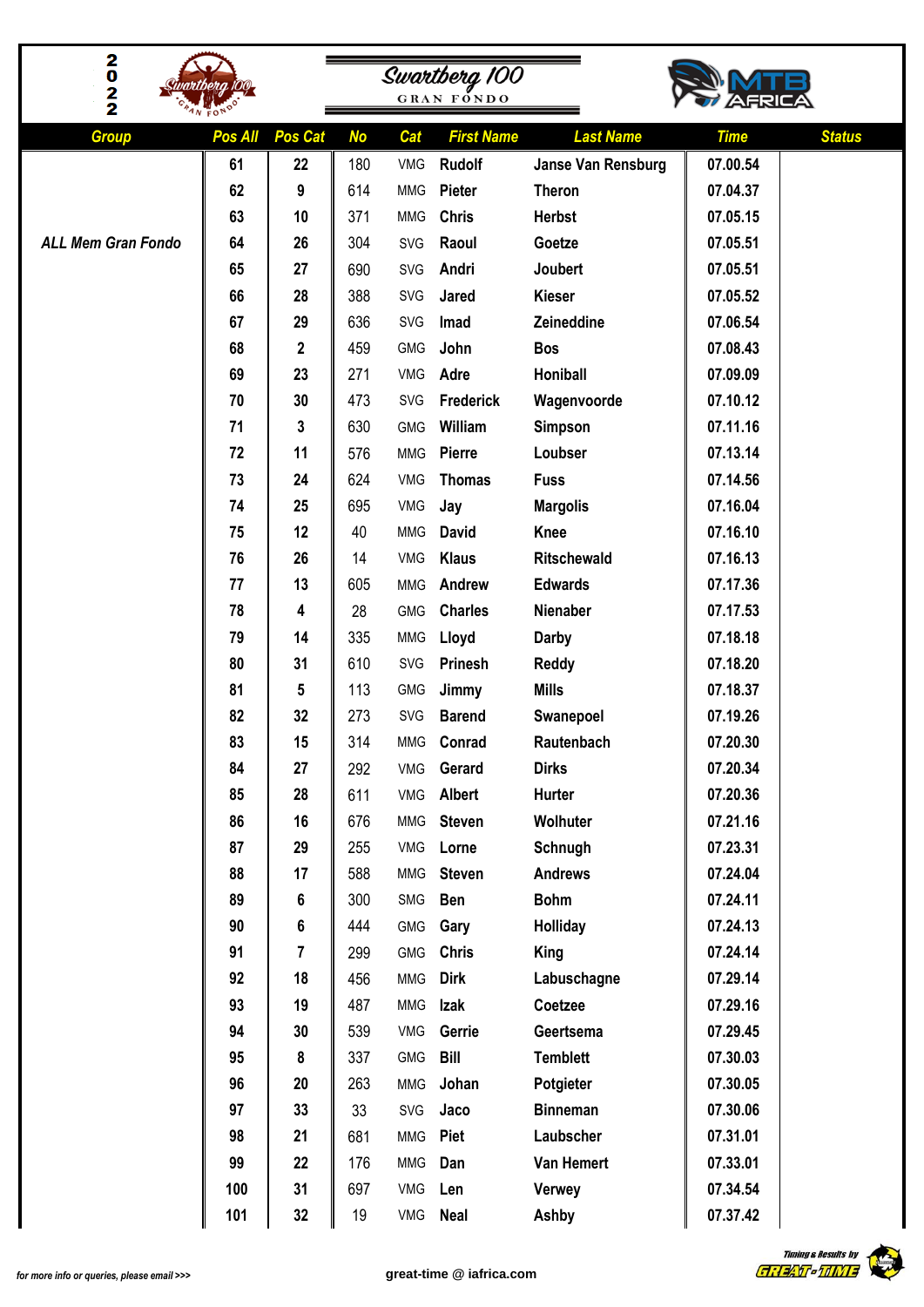| $\bf{^2_{0}}$             |            |                |            |                   |                                    |                           |                              |  |
|---------------------------|------------|----------------|------------|-------------------|------------------------------------|---------------------------|------------------------------|--|
| $\frac{2}{2}$             |            |                |            |                   | Swartberg 100<br><b>GRAN FONDO</b> |                           |                              |  |
|                           |            |                |            |                   |                                    |                           |                              |  |
| <b>Group</b>              | Pos All    | Pos Cat        | <b>No</b>  | Cat               | <b>First Name</b>                  | <b>Last Name</b>          | <b>Status</b><br><b>Time</b> |  |
|                           | 102        | 9              | 585        | <b>GMG</b>        | <b>Bryan</b>                       | <b>Samson</b>             | 07.38.47                     |  |
|                           | 103        | 33             | 621        | VMG               | <b>Bartho</b>                      | Coolen                    | 07.40.29                     |  |
|                           | 104        | 34             | 587        | VMG               | <b>Tony</b>                        | Lotter                    | 07.40.33                     |  |
|                           | 105        | 35             | 617        | VMG               | Jamie                              | Osman                     | 07.43.08                     |  |
| <b>ALL Mem Gran Fondo</b> | 106        | 23             | 524        | <b>MMG</b>        | <b>Hendrik Jacob Scholtz</b>       |                           | 07.43.49                     |  |
|                           | 107        | 24             | 492        | <b>MMG</b>        | <b>Bernie</b>                      | Stopforth                 | 07.43.50                     |  |
|                           | 108        | 36             | 422        | <b>VMG</b>        | <b>Russell</b>                     | Lund                      | 07.46.22                     |  |
|                           | 109        | 25             | 519        | <b>MMG</b>        | <b>Trevor</b>                      | <b>Seinen</b>             | 07.49.34                     |  |
|                           | 110        | 37             | 101        | VMG               | <b>Kobus</b>                       | Du Toit                   | 07.49.46                     |  |
|                           | 111        | 38             | 298        | <b>VMG</b>        | Justin                             | <b>Erasmus</b>            | 07.49.47                     |  |
|                           | 112        | 26             | 656        | <b>MMG</b>        | Gordon                             | <b>Brown</b>              | 07.51.44                     |  |
|                           | 113        | 39             | 306        | <b>VMG</b>        | Jason                              | <b>Forbes</b>             | 07.51.44                     |  |
|                           | 114        | 27             | 696        | <b>MMG</b>        | Paul                               | Ingpen                    | 07.51.49                     |  |
|                           | 115        | 10             | 623        | GMG               | <b>Patrick</b>                     | <b>Kime</b>               | 07.51.50                     |  |
|                           | 116        | 40             | 603        | VMG               | Graeme                             | Cumming                   | 07.53.01                     |  |
|                           | 117        | 41             | 607        | VMG               | <b>Chris</b>                       | <b>Trehearn</b>           | 07.53.01                     |  |
|                           | 118        | 28             | 568        | <b>MMG</b>        | Hayden                             | Wroughton                 | 07.53.19                     |  |
|                           | 119        | 34             | 427        | SVG               | Jonathan                           | Shulman                   | 07.53.49                     |  |
|                           | 120        | 42             | 579        | VMG               | Philo                              | <b>Nel</b>                | 07.53.51                     |  |
|                           | 121        | 29             | 345        | <b>MMG</b>        | Ryan                               | Horsman                   | 07.54.51                     |  |
|                           | 122        | 30             | 253        | <b>MMG</b>        | Grant                              | <b>Trompeter</b>          | 07.54.57                     |  |
|                           | 123        | 35             | 48         | SVG               | <b>Francois</b>                    | Lotter                    | 07.56.54                     |  |
|                           | 124        | 11             | 567        |                   | GMG Christopher                    | Knight                    | 07.56.56                     |  |
|                           | 125        | 36             | 18         | SVG               | Sean                               | Rademeyer                 | 07.58.35                     |  |
|                           | 126<br>127 | 31<br>37       | 578        | <b>MMG</b>        | Warwick                            | Ham                       | 08.00.20<br>08.03.10         |  |
|                           | 128        | 43             | 592<br>631 | SVG               | Roy                                | Hannington                | 08.03.51                     |  |
|                           | 129        | 32             | 131        | VMG<br><b>MMG</b> | <b>Boris</b><br>Craig              | Konjar<br><b>Townsend</b> | 08.04.38                     |  |
|                           | 130        | 44             | 250        | VMG               | <b>Thys</b>                        | <b>Redelinghuys</b>       | 08.04.40                     |  |
|                           | 131        | 12             | 288        | <b>GMG</b>        | <b>Chris</b>                       | Prinsloo                  | 08.04.44                     |  |
|                           | 132        | 33             | 564        | <b>MMG</b>        | Hans                               | Van Der Veen              | 08.06.32                     |  |
|                           | 133        | 13             | 32         | <b>GMG</b>        | <b>Martin</b>                      | <b>Buck</b>               | 08.11.51                     |  |
|                           | 134        | 14             | 413        | <b>GMG</b>        | Pieter Wouter Heymann              |                           | 08.12.19                     |  |
|                           | 135        | 15             | 645        | <b>GMG</b>        | lan                                | Robertson                 | 08.13.52                     |  |
|                           | 136        | $\overline{7}$ | 26         | SMG               | Jay                                | Cowie                     | 08.14.19                     |  |
|                           | 137        | 8              | 464        | SMG               | Jonathan                           | De Blocq                  | 08.14.21                     |  |
|                           | 138        | 38             | 548        | SVG               | <b>Matthew</b>                     | Johl                      | 08.14.22                     |  |
|                           | 139        | 34             | 646        | <b>MMG</b>        | David John                         | Vermaak                   | 08.14.24                     |  |
|                           | 140        | 45             | 647        | VMG               | Robert                             | <b>Bateman</b>            | 08.14.25                     |  |
|                           | 141        | 35             | 173        | <b>MMG</b>        | <b>Willie</b>                      | Jonker                    | 08.14.35                     |  |
|                           | 142        | 46             | 469        | VMG               | <b>Bhulesh</b>                     | Singh                     | 08.15.58                     |  |
|                           |            |                |            |                   |                                    |                           |                              |  |

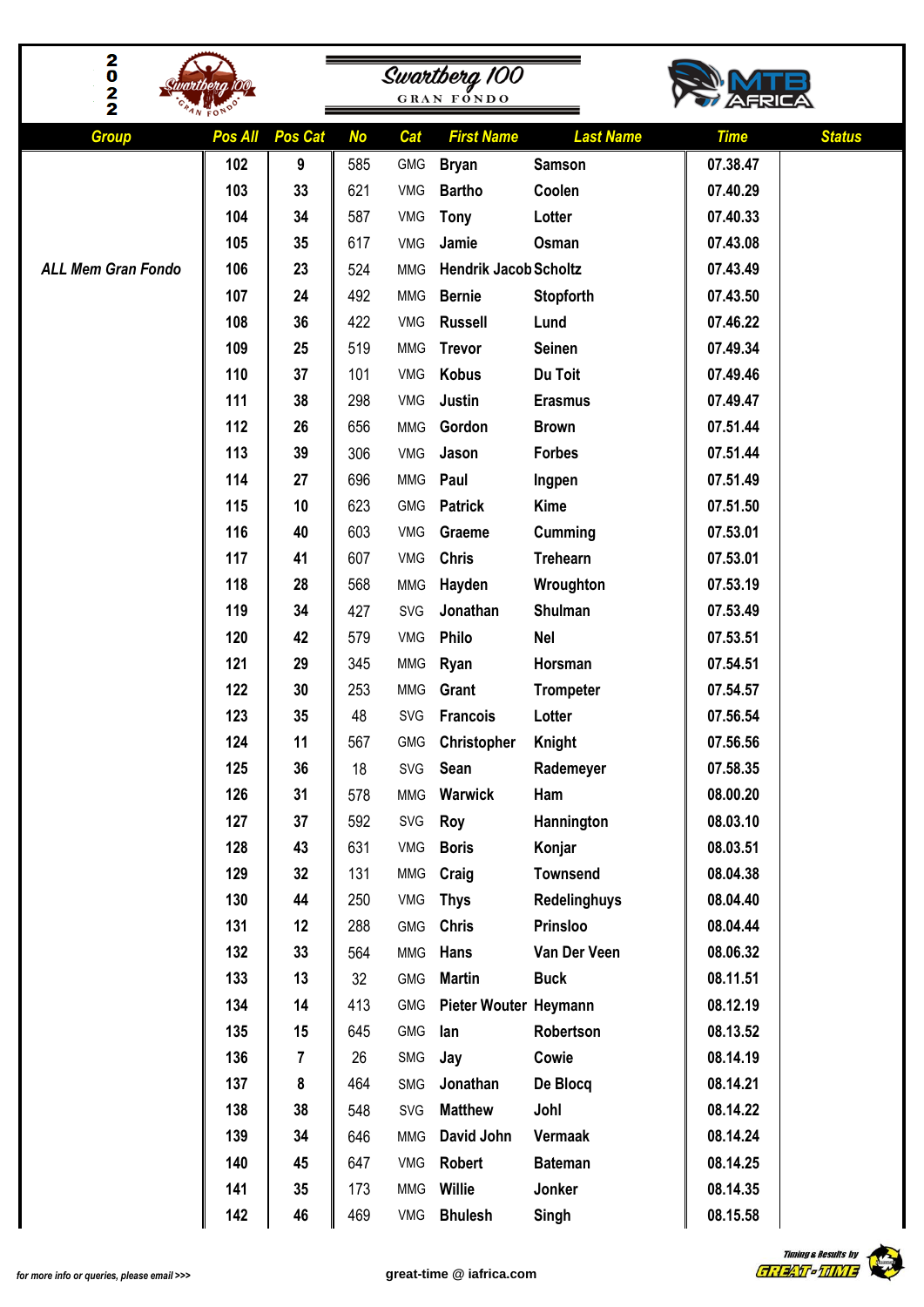| 2                         |                |                      |                  |                   |                                    |                                   |                                          |  |
|---------------------------|----------------|----------------------|------------------|-------------------|------------------------------------|-----------------------------------|------------------------------------------|--|
| O<br>2                    |                |                      |                  |                   | Swartberg 100<br><b>GRAN FONDO</b> |                                   |                                          |  |
| 2                         |                |                      |                  |                   |                                    |                                   |                                          |  |
| <b>Group</b>              | Pos All<br>143 | <b>Pos Cat</b><br>47 | <b>No</b><br>267 | Cat<br><b>VMG</b> | <b>First Name</b><br>Andre         | <b>Last Name</b><br><b>Burger</b> | <b>Status</b><br><b>Time</b><br>08.16.27 |  |
|                           | 144            | 36                   | 46               | <b>MMG</b>        | <b>Pierre</b>                      | Van Zyl                           | 08.17.59                                 |  |
|                           | 145            | 39                   | 665              | SVG               | Ryan                               | Hall                              | 08.18.04                                 |  |
|                           | 146            | 48                   | 666              | VMG               | Christiaan                         | Steenkamp                         | 08.18.06                                 |  |
|                           | 147            | 37                   | 406              | <b>MMG</b>        | Werner                             | <b>Marx</b>                       | 08.20.31                                 |  |
| <b>ALL Mem Gran Fondo</b> | 148            | 40                   | 470              | SVG               | <b>Dirk</b>                        | Van Wyk                           | 08.21.06                                 |  |
|                           | 149            | 38                   | 612              | <b>MMG</b>        | Riaan                              | Greyling                          | 08.25.28                                 |  |
|                           | 150            | 16                   | 161              | GMG               | lan                                | Walland                           | 08.29.04                                 |  |
|                           | 151            | 17                   | 595              | <b>GMG</b>        | Tom                                | Wittenberg                        | 08.32.56                                 |  |
|                           | 152            | 39                   | 423              | <b>MMG</b>        | Johan                              | Conradie                          | 08.33.04                                 |  |
|                           | 153            | 9                    | 30               | SMG               | Johan                              | Zietsman                          | 08.33.06                                 |  |
|                           | 154            | 40                   | 24               | <b>MMG</b>        | Grant                              | Van Der Wal                       | 08.33.07                                 |  |
|                           | 155            | 41                   | 458              | <b>MMG</b>        | <b>David</b>                       | Van Der Want                      | 08.34.02                                 |  |
|                           | 156            | 49                   | 317              | VMG               | Jon                                | <b>Minster</b>                    | 08.37.23                                 |  |
|                           | 157            | 50                   | 272              | <b>VMG</b>        | Johan                              | Janse Van Vuuren                  | 08.38.10                                 |  |
|                           | 158            | 42                   | 152              | <b>MMG</b>        | Pierre                             | <b>Nel</b>                        | 08.42.45                                 |  |
|                           | 159            | 43                   | 165              | <b>MMG</b>        | <b>Willie</b>                      | <b>Fourie</b>                     | 08.45.50                                 |  |
|                           | 160            | 18                   | 684              | <b>GMG</b>        | Gerhard                            | <b>Muller</b>                     | 08.46.20                                 |  |
|                           | 161            | 51                   | 170              | VMG               | Paul                               | Larson                            | 08.46.21                                 |  |
|                           | 162            | 44                   | 106              | <b>MMG</b>        | Andrew                             | <b>Semple</b>                     | 08.48.00                                 |  |
|                           | 163            | 41                   | 31               | SVG               | <b>Andries</b>                     | <b>Erasmus</b>                    | 08.49.59                                 |  |
|                           | 164            | 42                   | 683              | SVG               | Werner                             | <b>Kruger</b>                     | 08.52.08                                 |  |
|                           | 165            | 43                   | 644              |                   | SVG Hendrik                        | <b>Du Plussis</b>                 | 08.52.10                                 |  |
|                           | 166            | 10                   | 669              | SMG               | Hein                               | Cronje                            | 08.52.11                                 |  |
|                           | 167            | 52                   | 627              | VMG               | George                             | <b>Apostolellis</b>               | 08.55.05                                 |  |
|                           | 168            | 53                   | 43               | VMG               | Gavin                              | Jacobs                            | 08.55.05                                 |  |
|                           | 169            | 54                   | 348              | VMG               | Deon                               | Calder                            | 08.55.07                                 |  |
|                           | 170            | 55                   | 664              | VMG               | <b>Brendon</b>                     | Jacobs                            | 08.58.32                                 |  |
|                           | 171            | 45                   | 668              | <b>MMG</b>        | Erik                               | <b>Minnie</b>                     | 08.58.33                                 |  |
|                           | 172            | 56                   | 522              | VMG               | <b>Martin</b>                      | <b>Brand</b>                      | 08.59.32                                 |  |
|                           | 173            | 44                   | 661              | SVG               | Pieter                             | <b>Slabbert</b>                   | 08.59.51                                 |  |
|                           | 174            | 57                   | 657              | VMG               | Jan                                | Groenewald                        | 08.59.51                                 |  |
|                           | 175            | 19                   | 693              | <b>GMG</b>        | Jos                                | Van Eeden                         | 09.02.46                                 |  |
|                           | 176            | 58                   | 41               | VMG               | Christiaan                         | Joubert                           | 09.02.57                                 |  |
|                           | 177            | 59                   | 358              | VMG               | <b>Kobus</b>                       | Prinsloo                          | 09.05.11                                 |  |
|                           | 178            | 45                   | 322              | SVG               | Hermann                            | <b>Bekker</b>                     | 09.08.17                                 |  |
|                           | 179            | 60                   | 201              | VMG               | <b>Elmar</b>                       | <b>Deysel</b>                     | 09.08.18                                 |  |
|                           | 180            | 11                   | 550              | SMG               | Deon                               | Van Tonder                        | 09.09.17                                 |  |
|                           | 181            | 12                   | 547              | SMG               | Jacques                            | Louw                              | 09.09.18                                 |  |
|                           | 182            | 13                   | 542              | SMG               | Jean-Pierre                        | De La Bat                         | 09.09.19                                 |  |
|                           | 183            | 46                   | 276              | SVG               | <b>Charles</b>                     | Lombard                           | 09.10.51                                 |  |

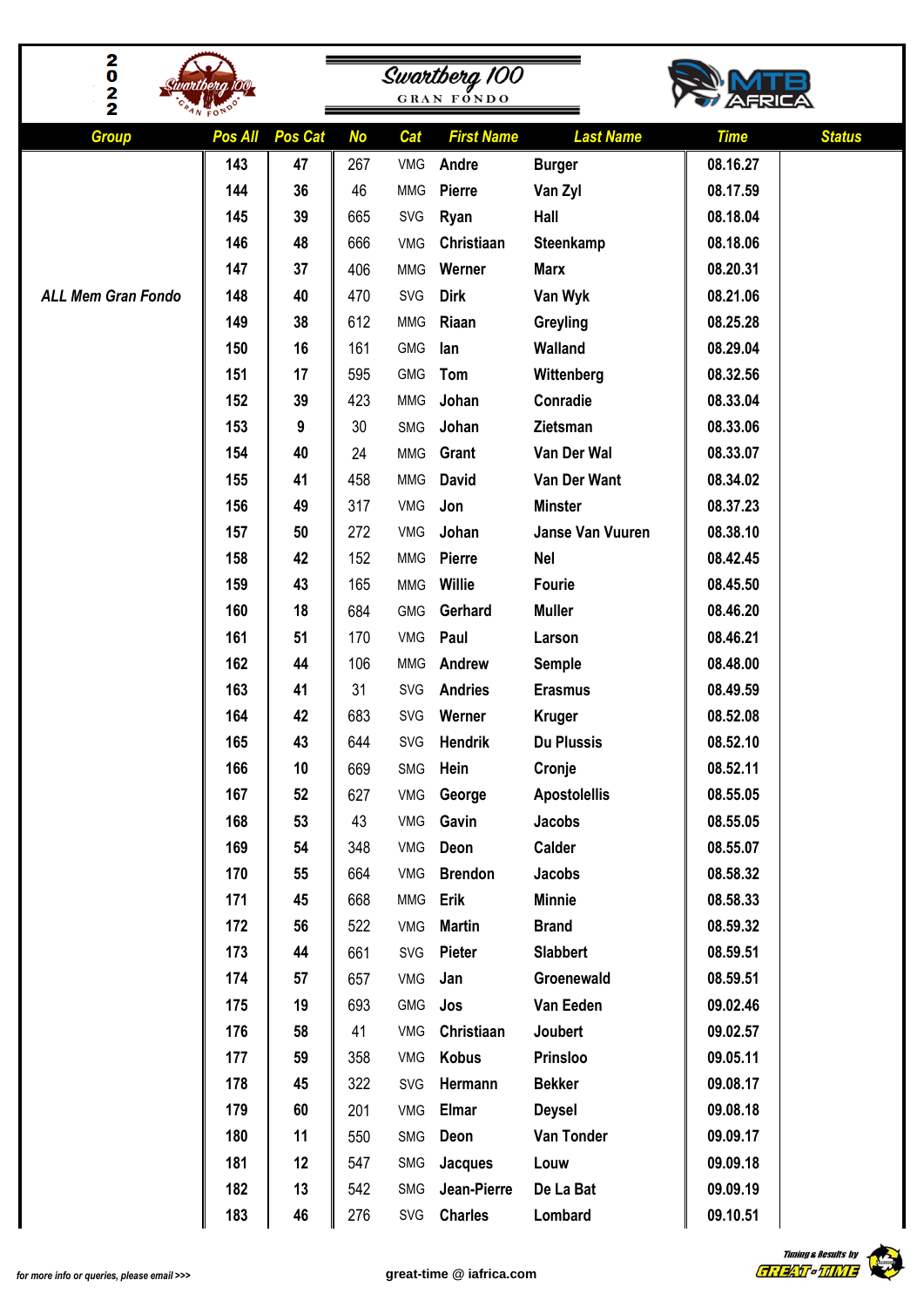| $\frac{2}{0}$<br>2<br>2   |         |         |           |            | Swartberg 100<br><b>GRAN FONDO</b> |                        |                              |
|---------------------------|---------|---------|-----------|------------|------------------------------------|------------------------|------------------------------|
| <b>Group</b>              | Pos All | Pos Cat | <b>No</b> | Cat        | <b>First Name</b>                  | <b>Last Name</b>       | <b>Status</b><br><b>Time</b> |
|                           | 184     | 46      | 343       | <b>MMG</b> | <b>David</b>                       | Wilkinson              | 09.11.07                     |
|                           | 185     | 20      | 619       | <b>GMG</b> | William                            | <b>Fick</b>            | 09.11.53                     |
|                           | 186     | 47      | 634       | <b>MMG</b> | <b>Mark</b>                        | <b>Saunders</b>        | 09.13.09                     |
|                           | 187     | 48      | 635       | <b>MMG</b> | Craig                              | Chidrawi               | 09.13.11                     |
|                           | 188     | 61      | 179       | <b>VMG</b> | Garth                              | Hume                   | 09.13.50                     |
|                           | 189     | 62      | 361       | <b>VMG</b> | <b>Tersius</b>                     | <b>Steyl</b>           | 09.15.22                     |
| <b>ALL Mem Gran Fondo</b> | 190     | 63      | 583       | <b>VMG</b> | Christo                            | Kaufmann               | 09.15.22                     |
|                           | 191     | 64      | 531       | <b>VMG</b> | Cobus                              | <b>Stofberg</b>        | 09.16.51                     |
|                           | 192     | 49      | 484       | <b>MMG</b> | Wimpie                             | <b>Espag</b>           | 09.17.41                     |
|                           | 193     | 50      | 463       | <b>MMG</b> | Jacques                            | <b>Bourbon-Leftley</b> | 09.17.42                     |
|                           | 194     | 51      | 402       | <b>MMG</b> | Duncan Henry Lloyd                 |                        | 09.19.55                     |
|                           | 195     | 21      | 686       | <b>GMG</b> | Tim                                | <b>Adams</b>           | 09.20.55                     |
|                           | 196     | 22      | 511       | <b>GMG</b> | <b>Mimmo</b>                       | Cutino                 | 09.21.01                     |
|                           | 197     | 14      | 911       | SMG        | Richan                             | <b>Von Staden</b>      | 09.23.47                     |
|                           | 198     | 52      | 912       | <b>MMG</b> | <b>Dieter</b>                      | Von Staden             | 09.23.49                     |
|                           | 199     | 47      | 480       | SVG        | <b>David</b>                       | Van Jaarsveld          | 09.25.04                     |
|                           | 200     | 65      | 466       | VMG        | Keith                              | <b>Vienings</b>        | 09.25.05                     |
|                           | 201     | 53      | 227       | <b>MMG</b> | Christo                            | <b>Truter</b>          | 09.25.15                     |
|                           | 202     | 23      | 655       | <b>GMG</b> | Jan                                | <b>Vd Westhuizen</b>   | 09.25.22                     |
|                           | 203     | 24      | 160       | <b>GMG</b> | <b>Dries</b>                       | Prinsloo               | 09.25.24                     |
|                           | 204     | 54      | 264       | <b>MMG</b> | Karl                               | Van Der Merwe          | 09.25.58                     |
|                           | 205     | 66      | 13        | <b>VMG</b> | Hendrik                            | <b>Matthews</b>        | 09.26.38                     |
|                           | 206     | 55      | 319       |            | MMG Bennie                         | Pearson                | 09.26.40                     |
|                           | 207     | 56      | 594       | <b>MMG</b> | Errol                              | <b>Mccauley</b>        | 09.26.53                     |
|                           | 208     | 57      | 308       | <b>MMG</b> | <b>Andries</b>                     | <b>Blom</b>            | 09.27.08                     |
|                           | 209     | 58      | 316       | <b>MMG</b> | Cobus                              | Viljoen                | 09.27.10                     |
|                           | 210     | 25      | 289       | GMG        | Simon                              | <b>Nicks</b>           | 09.29.09                     |
|                           | 211     | 26      | 640       | <b>GMG</b> | Anthony                            | <b>Butler</b>          | 09.30.08                     |
|                           | 212     | 59      | 599       | <b>MMG</b> | Franck                             | Larde                  | 09.32.12                     |
|                           | 213     | 67      | 461       | VMG        | <b>Charles</b>                     | <b>Steyn</b>           | 09.32.17                     |
|                           | 214     | 27      | 633       | <b>GMG</b> | <b>Charles</b>                     | <b>Steyn</b>           | 09.32.19                     |
|                           | 215     | 60      | 493       | <b>MMG</b> | <b>Bradley</b>                     | <b>Turkington</b>      | 09.32.24                     |
|                           | 216     | 61      | 608       | <b>MMG</b> | Pieter                             | Viljoen                | 09.32.25                     |
|                           | 217     | 62      | 328       | MMG        | Hans                               | Herren                 | 09.35.39                     |
|                           | 218     | 28      | 325       | <b>GMG</b> | <b>Philip</b>                      | Gilmour                | 09.35.40                     |
|                           | 219     | 63      | 417       | <b>MMG</b> | <b>Mark</b>                        | Wright                 | 09.35.41                     |
|                           | 220     | 29      | 383       | GMG        | Johan                              | <b>Strydom</b>         | 09.35.43                     |
|                           | 221     | 68      | 523       | VMG        | Andre                              | Du Toit                | 09.35.49                     |
|                           | 222     | 30      | 597       | GMG        | Gavin                              | <b>Steer</b>           | 09.37.18                     |
|                           | 223     | 64      | 598       | <b>MMG</b> | <b>Stephen</b>                     | Perry                  | 09.37.20                     |
|                           | 224     | 15      | 580       |            | SMG Frederik                       | <b>Bakker</b>          | 09.39.35                     |

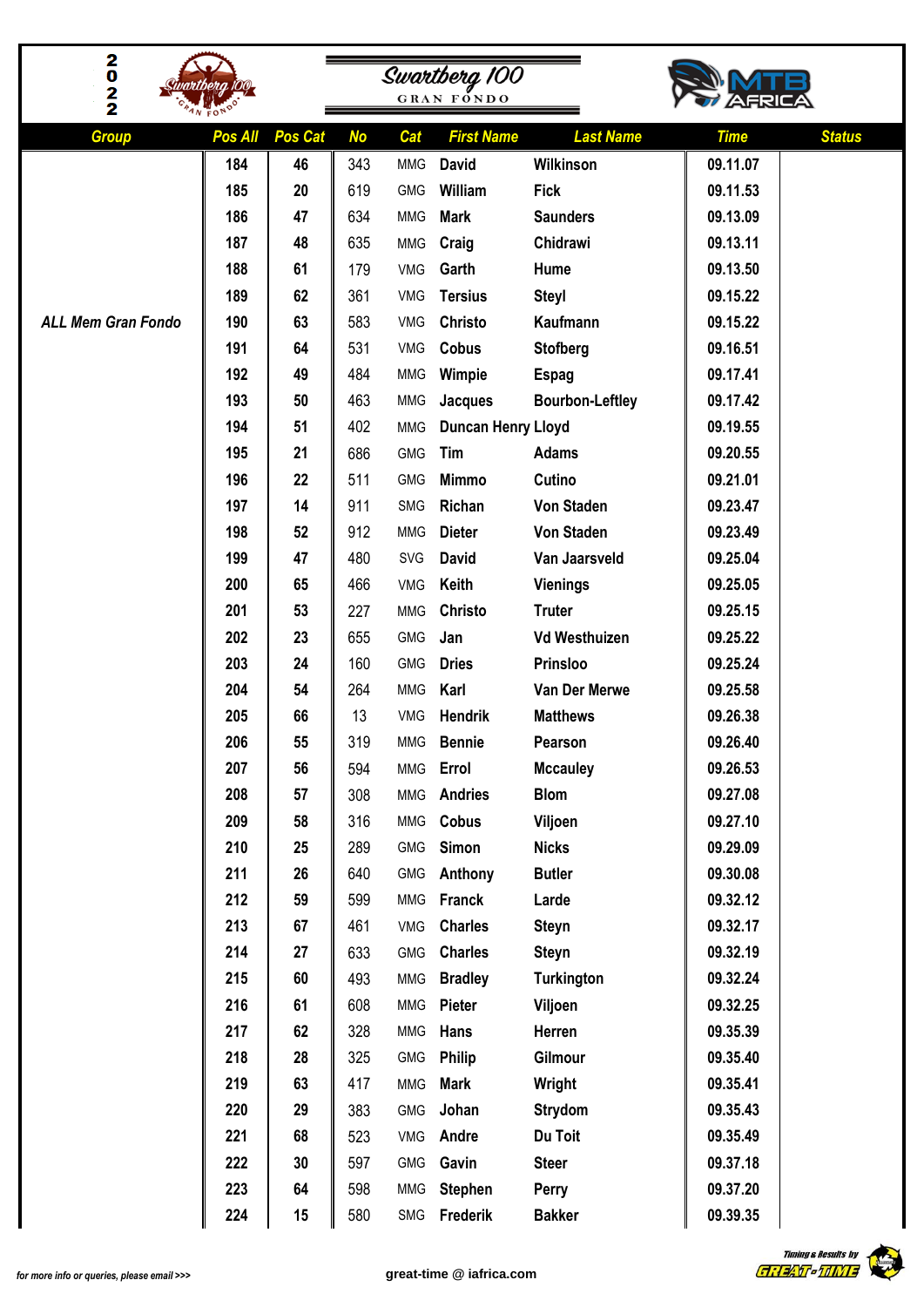| 2022                                |                         |                 |            |            | Swartberg 100<br><b>GRAN FONDO</b> |                  |                      |               |  |
|-------------------------------------|-------------------------|-----------------|------------|------------|------------------------------------|------------------|----------------------|---------------|--|
|                                     |                         |                 |            |            |                                    |                  |                      |               |  |
| <b>Group</b>                        | Pos All                 | Pos Cat         | <b>No</b>  | Cat        | <b>First Name</b>                  | <b>Last Name</b> | <b>Time</b>          | <b>Status</b> |  |
|                                     | 225                     | 16              | 581        | <b>SMG</b> | <b>Thomas</b>                      | Ochabski         | 09.39.35             |               |  |
|                                     | 226                     | 17              | 582        | <b>SMG</b> | <b>Thomas</b>                      | <b>Meyer</b>     | 09.39.36             |               |  |
|                                     | 227                     | 65              | 643        | <b>MMG</b> | Stephan                            | <b>Grobler</b>   | 09.41.35             |               |  |
|                                     | 228                     | 66              | 651        | <b>MMG</b> | <b>Francois</b>                    | Koch             | 09.41.36             |               |  |
|                                     | 229                     | 67              | 534        | <b>MMG</b> | Wacko Jaco                         | Prinsloo         | 09.48.08             |               |  |
|                                     | 230                     | 69              | 573        | VMG        | <b>Francois</b>                    | <b>Malan</b>     | 09.50.21             |               |  |
|                                     | 231                     | 31              | 562        | <b>GMG</b> | Shawn                              | <b>Benjamin</b>  | 09.50.21             |               |  |
| <b>ALL Mem Gran Fondo</b>           | 232                     | 32              | 561        | <b>GMG</b> | George                             | Holt             | 09.50.23             |               |  |
|                                     | 233                     | 70              | 496        | <b>VMG</b> | <b>Michael</b>                     | Van Rooyen       | 09.51.47             |               |  |
|                                     | 234                     | 68              | 365        | <b>MMG</b> | <b>Cornelius</b>                   | Serfontein       | 09.52.15             |               |  |
|                                     | 235                     | 71              | 252        | VMG        | Simon                              | Cahill           | 09.56.02             |               |  |
| <b>Group</b>                        | Pos All                 | Pos Cat         | <b>No</b>  | Cat        | <b>First Name</b>                  | <b>Last Name</b> | <b>Time</b>          | <b>Status</b> |  |
| <b>ALL Teams Staffetta</b>          | 1                       | 1               | 69         | OXT        | The Stacey's                       |                  | 07.50.10             |               |  |
|                                     | $\overline{\mathbf{c}}$ | 1               | 53         | OMT        | <b>Darren's Team</b>               |                  | 07.56.56             |               |  |
|                                     | 3                       | 2               | 63         | <b>OXT</b> | Marli En Christiaan                |                  | 08.00.21             |               |  |
|                                     | 4                       | 3               | 70         | OXT        | <b>Lekker Riding</b>               |                  | 08.06.29             |               |  |
|                                     | 5                       | 2               | 55         | OMT        | <b>Family Affair</b>               |                  | 08.14.37             |               |  |
|                                     | 6                       | 3               | 62         | OMT        | <b>Marius</b>                      |                  | 08.18.08             |               |  |
|                                     | 7                       | 4               | 66         | OMT        | Ridgeback                          |                  | 08.53.27             |               |  |
|                                     | 8                       | 4               | 50         | OXT        | <b>Coffee Project</b>              |                  | 09.00.14             |               |  |
|                                     | 9                       | 1               | 57         | <b>OWT</b> | <b>Gin And Tonic</b>               |                  | 09.11.57             |               |  |
|                                     | 10                      | 5               | 68         | OMT        | The Engelbrecht's                  |                  | 09.20.06             |               |  |
| <b>Group</b><br>ALL e-Bikes e-Fondo |                         | Pos All Pos Cat | No         | Cat<br>OWE | <b>First Name</b><br>Liefie        | <b>Last Name</b> | <b>Time</b>          | <b>Status</b> |  |
|                                     | 1<br>$\mathbf 2$        | 1<br>1          | 964<br>963 | OME        | Coert                              | Day<br>Pieterse  | 01.32.52<br>01.32.53 |               |  |
|                                     | 3                       | $\mathbf 2$     | 959        | OME        | Jonathan                           | Parton           | 01.53.21             |               |  |
|                                     | 4                       | 3               | 962        | OME        | Greg                               | Young            | 01.54.21             |               |  |
|                                     | 5                       | 4               | 843        | OME        | <b>Charles</b>                     | <b>Symons</b>    | 02.02.27             |               |  |
|                                     | 6                       | 2               | 960        | OWE        | Robyn                              | <b>Brown</b>     | 02.05.39             |               |  |
|                                     | $\overline{7}$          | 3               | 729        | OWE        | Lynn                               | <b>Fisher</b>    | 02.07.52             |               |  |
| <b>Group</b>                        | Pos All                 | <b>Pos Cat</b>  | <b>No</b>  | Cat        | <b>First Name</b>                  | <b>Last Name</b> | <b>Time</b>          | <b>Status</b> |  |
| <b>ALL Women Medio Fondo</b>        | 1                       | 1               | 850        | VWM        | <b>Diane</b>                       | White            | 02.01.13             |               |  |
|                                     | $\mathbf 2$             | 1               | 735        | SXM        | <b>Elaine</b>                      | Guglielmi        | 02.03.52             |               |  |
|                                     | 3                       | 2               | 819        | <b>VWM</b> | Hanlie                             | Snyman           | 02.09.00             |               |  |
|                                     | 4                       | 3               | 708        | <b>VWM</b> | Mai                                | Huynh            | 02.09.02             |               |  |
|                                     | 5                       | 1               | 839        | JWM        | <b>Nicola</b>                      | <b>Klue</b>      | 02.16.24             |               |  |
|                                     | 6                       | 1               | 756        | <b>MWM</b> | <b>Evelyne</b>                     | <b>Doak</b>      | 02.23.57             |               |  |
|                                     | 7                       | $\mathbf 2$     | 815        | <b>SXM</b> | Liesl                              | <b>Mauermann</b> | 02.25.25             |               |  |
|                                     | 8                       | 3               | 806        | <b>SXM</b> | <b>Miquet</b>                      | <b>Rossouw</b>   | 02.25.58             |               |  |
|                                     | 9                       | 2               | 704        | <b>MWM</b> | Lisa                               | Wolman           | 02.31.34             |               |  |
|                                     | 10                      | 4               | 823        |            | VWM Retha                          | Van Der Berg     | 02.32.11             |               |  |

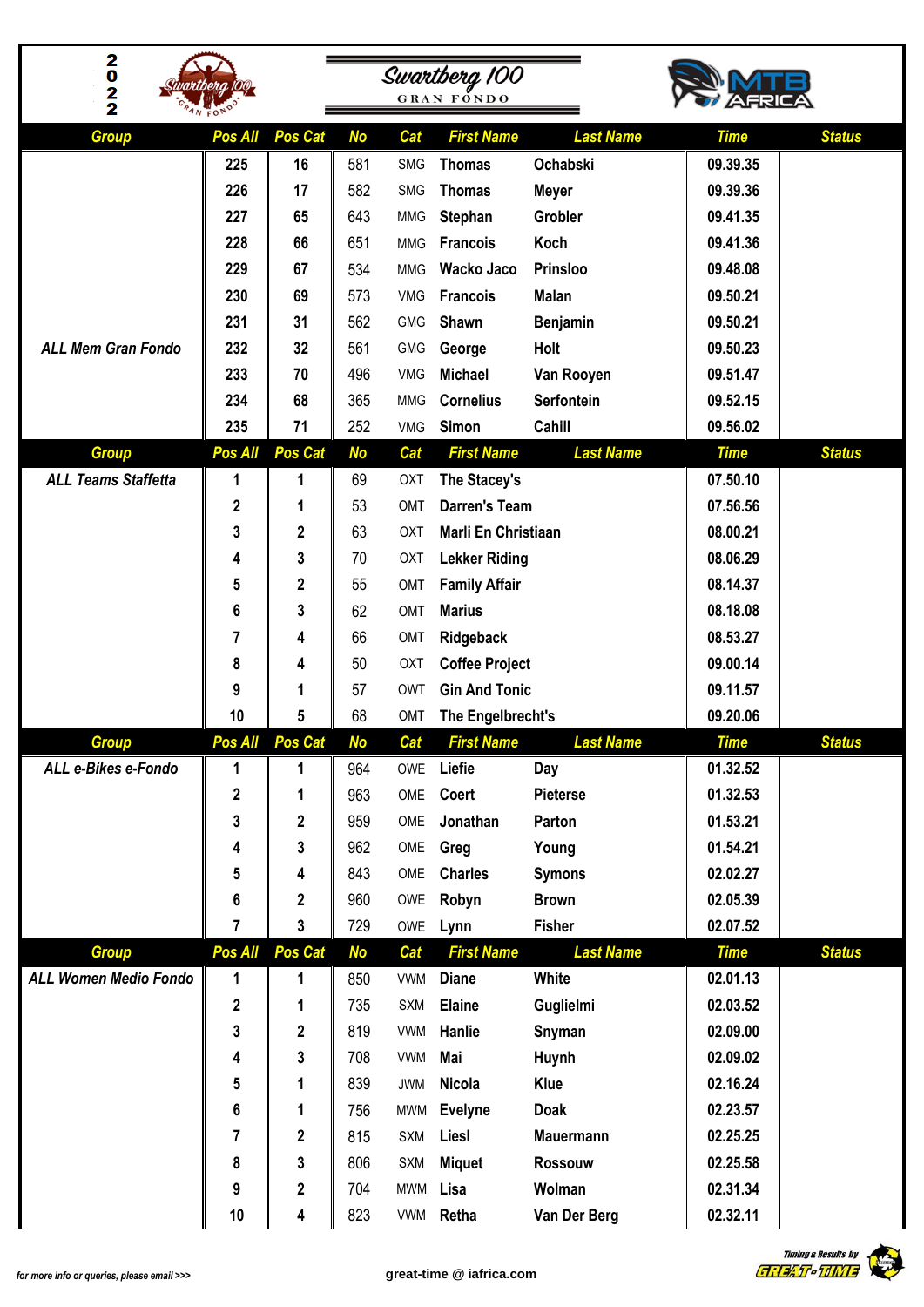| 2022<br>artbera 100          |          |             |           | Swartberg 100<br><b>GRAN FONDO</b> |                        |                            |                      |               |
|------------------------------|----------|-------------|-----------|------------------------------------|------------------------|----------------------------|----------------------|---------------|
|                              |          |             |           |                                    |                        |                            |                      |               |
| <b>Group</b>                 | Pos All  | Pos Cat     | <b>No</b> | Cat                                | <b>First Name</b>      | <b>Last Name</b>           | <b>Time</b>          | <b>Status</b> |
|                              | 11<br>12 | 3           | 746       | <b>MWM</b>                         | Lizinda                | Stopforth                  | 02.32.40             |               |
|                              | 13       | 5<br>6      | 829       | <b>VWM</b><br><b>VWM</b>           | Lucie<br><b>Nicole</b> | Osman<br><b>Nel</b>        | 02.34.08<br>02.34.09 |               |
|                              | 14       |             | 827       | SWM                                |                        |                            |                      |               |
|                              |          | 1           | 845       | <b>VWM</b>                         | Andrea<br>Louise       | <b>Hattingh</b><br>Jordaan | 02.40.26<br>02.41.33 |               |
|                              | 15<br>16 | 7           | 705       |                                    |                        |                            |                      |               |
|                              | 17       | 4           | 849       | <b>MWM</b>                         | Ronelle                | <b>Herbst</b>              | 02.45.59<br>02.50.39 |               |
|                              | 18       | 5           | 734       | <b>MWM</b>                         | <b>Suzette</b>         | <b>Niddrie</b>             | 02.51.59             |               |
|                              |          | 6           | 804       | <b>MWM</b>                         | Charlotte              | Stopforth                  |                      |               |
| <b>ALL Women Medio Fondo</b> | 19       | 2           | 795       | SWM                                | Zanne-Mari             | <b>Els</b>                 | 02.56.45             |               |
|                              | 20       | 7           | 703       | <b>MWM</b>                         | Kobie                  | Van Zyl                    | 02.56.47             |               |
|                              | 21       | 8           | 793       | <b>VWM</b>                         | <b>Belinda</b>         | Da Fonseca                 | 03.01.09             |               |
|                              | 22       | 3           | 784       | SWM                                | <b>Natasha</b>         | Lamprecht                  | 03.12.14             |               |
|                              | 23       | 4           | 781       | SWM                                | Lida                   | <b>Malherbe</b>            | 03.12.16             |               |
|                              | 24       | 5           | 780       | SWM                                | <b>Michelle</b>        | Lamprecht                  | 03.12.17             |               |
|                              | 25       | 8           | 830       | <b>MWM</b>                         | Charmaine              | <b>Bougard</b>             | 03.15.10             |               |
|                              | 26       | 9           | 776       | <b>MWM</b>                         | Sharon                 | <b>Brandes</b>             | 03.15.12             |               |
|                              | 27       | 4           | 814       | SXM                                | <b>Marileen</b>        | <b>Carstens</b>            | 03.17.59             |               |
|                              | 28       | 9           | 712       | <b>VWM</b>                         | Linda                  | Van Hemert                 | 03.19.22             |               |
|                              | 29       | 10          | 709       | <b>MWM</b>                         | <b>Marissa</b>         | <b>Meyer</b>               | 03.22.10             |               |
|                              | 30       | 11          | 807       | <b>MWM</b>                         | <b>Ilse</b>            | <b>Hayes</b>               | 03.24.47             |               |
|                              | 31       | 6           | 718       | SWM                                | <b>Catherine</b>       | <b>Ritchie</b>             | 03.29.33             |               |
|                              | 32       | 12          | 822       |                                    | MWM Leonie             | Yendall                    | 03.41.35             |               |
|                              | 33       | 1           | 790       | <b>GWM</b>                         | Janet                  | Hunter                     | 04.02.56             |               |
| <b>Group</b>                 | Pos All  | Pos Cat     | <b>No</b> | Cat                                | <b>First Name</b>      | <b>Last Name</b>           | <b>Time</b>          | <b>Status</b> |
| <b>ALL Men Medio Fondo</b>   | 1        | 1           | 853       | SMM                                | Jason                  | Van T Slot                 | 01.55.30             |               |
|                              | 2        | 2           | 832       | SMM                                | Jeheim                 | <b>Botha</b>               | 01.55.38             |               |
|                              | 3        | 1           | 834       | YMM                                | Luandro                | <b>Sass</b>                | 01.55.44             |               |
|                              | 4        | $\mathbf 2$ | 851       | YMM                                | Luc                    | White                      | 01.55.59             |               |
|                              | 5        | 1           | 856       | <b>GMM</b>                         | <b>Neil</b>            | Fourie                     | 01.56.00             |               |
|                              | 6        | 1           | 836       | $\mathsf{JMM}$                     | Jayden                 | Jacobs                     | 01.58.39             |               |
|                              | 7        | 3           | 833       | YMM                                | Ruan                   | <b>Hendricks</b>           | 02.01.11             |               |
|                              | 8        | 3           | 707       | SMM                                | <b>Phillip</b>         | Doman                      | 02.03.18             |               |
|                              | 9        | 4           | 854       | YMM                                | <b>Chris</b>           | Joubert                    | 02.05.36             |               |
|                              | 10       | 2           | 835       | $\mathsf{JMM}$                     | Keano                  | Pieterse                   | 02.09.01             |               |
|                              | 11       | 4           | 840       | SMM                                | <b>Dawie</b>           | Wentzel                    | 02.11.01             |               |
|                              | 12       | 1           | 151       | <b>MMM</b>                         | Jan Jacobus            | <b>Meyer</b>               | 02.13.46             |               |
|                              | 13       | 1           | 660       | <b>VMM</b>                         | <b>Andreas</b>         | <b>Demetriou</b>           | 02.15.10             |               |
|                              | 14       | $\mathbf 2$ | 841       | <b>MMM</b>                         | <b>Charles</b>         | <b>Ewerts</b>              | 02.16.26             |               |
|                              | 15       | $\mathbf 2$ | 847       | VMM                                | <b>Mario</b>           | Cutino                     | 02.20.11             |               |
|                              | 16       | $\mathbf 2$ | 825       | GMM                                | Franc                  | <b>Retief</b>              | 02.21.31             |               |
|                              | 17       | 3           | 824       | <b>GMM</b>                         | Paul                   | Hansen                     | 02.21.35             |               |